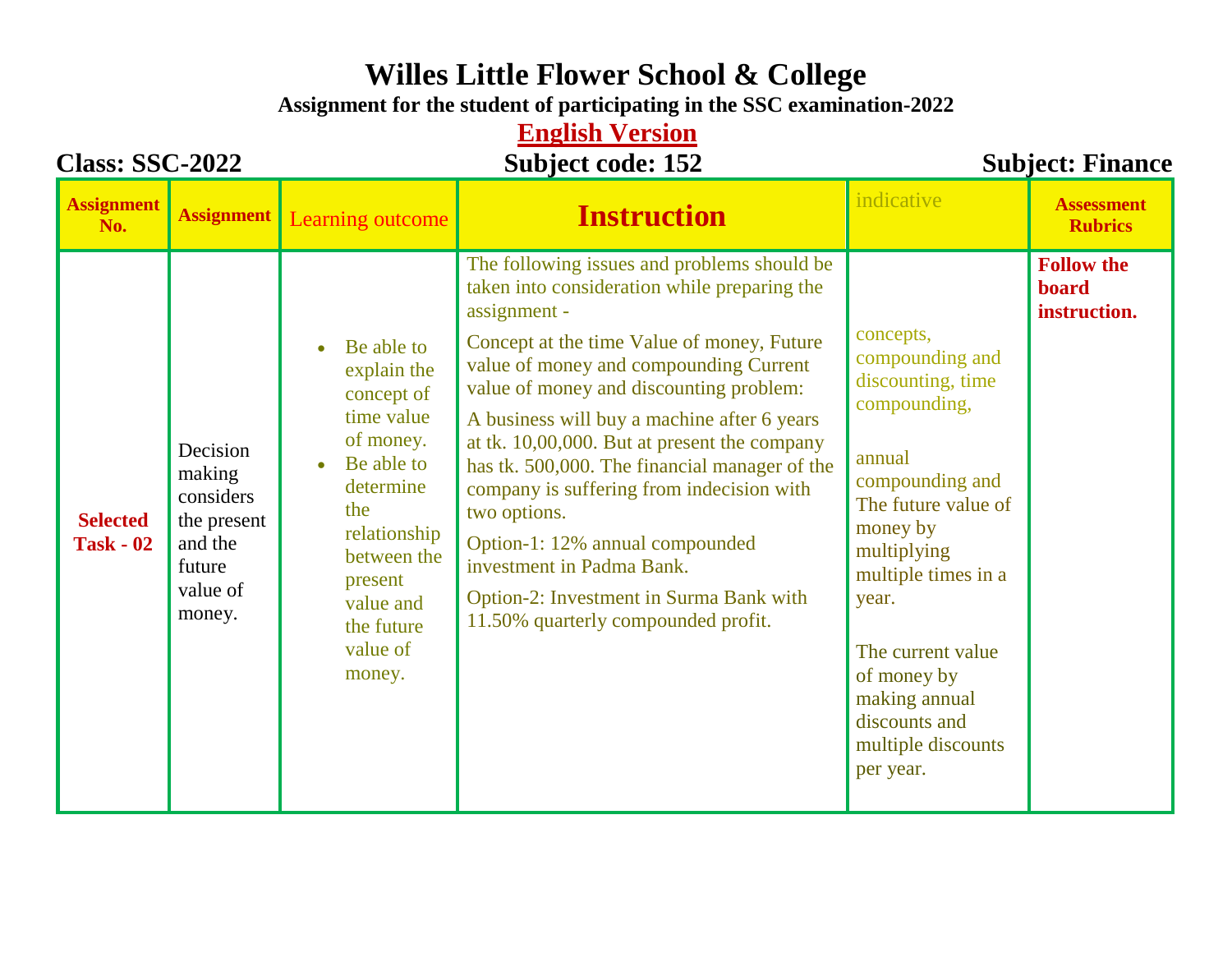## **Willes Little Flower School & College**

# **Assignment for the student of participating in the SSC examination-2022**<br>Subject Code: 150

#### Subject: Physical Education Subject Code: 150 Level: SSC

| No.<br><b>Outcome</b><br>Criteria<br><b>Level of Expertise/Number</b><br><b>Identifying mental</b><br>1. Puberty & can<br>1. The idea of mental<br>1. Chapter seven<br>$\blacktriangle$<br>$\overline{\mathbf{3}}$<br>or pychological and<br>Puberty &<br>be explain the<br>changes<br>The idea of<br>The idea of<br>The idea of<br>The idea of<br>The idea of mental or<br>reproductive<br>physical changes<br>related changes<br>pychological changes<br>mental or<br>mental or<br>mental or<br>mental or<br>health<br>during puberty and<br>during puberty<br>2. Identifying mental<br>pychological<br>pychological<br>pychological<br>is partly example<br>pychological<br>determining mental<br>changes<br>changes<br>change is<br>changes are<br>changes are<br>stress management<br>2. What strategies<br>explained with<br>explained<br>explained with<br>to adapt with the<br>strategies<br>3. Identifying physical<br>example<br>example<br>without example<br>physical & mental<br>changes<br>4 mental or<br>$(1-2)$ mental or<br>5 mental or<br>3 mental or<br><b>Identifying</b><br>or pychological<br>pychological<br>pychological changes<br>mental or<br>pychological<br>pychological<br>changes during<br>4. Way to deal with<br>mentioned<br>pychological<br>changes<br>changes<br>changes<br>puberty?<br>mental stress<br>mentioned<br>mentioned<br>mentioned<br>changes<br>appropriately<br>appropriately<br>appropriately<br>appropriately<br>3. Will be able to<br><b>Identifying</b><br>5 physical<br>4 physical<br>3 physical<br>(1-2) physical changes<br>explain the ways<br>presented<br>changes<br>changes<br>changes<br>physical<br>to get rid of mental<br>presented<br>presented<br>presented<br>appropriately<br>changes<br>or pychological<br>appropriately<br>appropriately<br>appropriately<br>stress during<br>The point made<br>The point made<br>The point made<br>The point made in the<br>Ways to deal<br>puberty<br>in the instruction<br>in the instruction<br>in the instruction<br>instruction presented<br>with mental or<br>pychological<br>presented<br>presented<br>presented.<br>partly.<br>stress (Rising<br>accurately &<br>accurately<br>Awareness,<br>precisely<br>Sympathetic<br>behaviour of<br>the family<br>members,<br><b>Recreation</b> )<br><b>Total number 16</b><br><b>Mark Range</b><br><b>Remarks</b><br>$13-16$<br>Outstanding<br>$11 - 12$<br><b>Excellent</b><br>$8 - 10$<br>Good<br>$0 - 7$<br>Need to improvement | <b>Assignment</b> | <b>Assignment</b> | <b>Learning</b> | <b>Instructions</b> | Assessment criteria |  |  |  |  |  |  |  |  |
|----------------------------------------------------------------------------------------------------------------------------------------------------------------------------------------------------------------------------------------------------------------------------------------------------------------------------------------------------------------------------------------------------------------------------------------------------------------------------------------------------------------------------------------------------------------------------------------------------------------------------------------------------------------------------------------------------------------------------------------------------------------------------------------------------------------------------------------------------------------------------------------------------------------------------------------------------------------------------------------------------------------------------------------------------------------------------------------------------------------------------------------------------------------------------------------------------------------------------------------------------------------------------------------------------------------------------------------------------------------------------------------------------------------------------------------------------------------------------------------------------------------------------------------------------------------------------------------------------------------------------------------------------------------------------------------------------------------------------------------------------------------------------------------------------------------------------------------------------------------------------------------------------------------------------------------------------------------------------------------------------------------------------------------------------------------------------------------------------------------------------------------------------------------------------------------------------------------------------------------------------------------------------------------------------------------------------------------------------------------------------------------------------------------------------------------------------------------------------------------|-------------------|-------------------|-----------------|---------------------|---------------------|--|--|--|--|--|--|--|--|
|                                                                                                                                                                                                                                                                                                                                                                                                                                                                                                                                                                                                                                                                                                                                                                                                                                                                                                                                                                                                                                                                                                                                                                                                                                                                                                                                                                                                                                                                                                                                                                                                                                                                                                                                                                                                                                                                                                                                                                                                                                                                                                                                                                                                                                                                                                                                                                                                                                                                                        |                   |                   |                 |                     |                     |  |  |  |  |  |  |  |  |
|                                                                                                                                                                                                                                                                                                                                                                                                                                                                                                                                                                                                                                                                                                                                                                                                                                                                                                                                                                                                                                                                                                                                                                                                                                                                                                                                                                                                                                                                                                                                                                                                                                                                                                                                                                                                                                                                                                                                                                                                                                                                                                                                                                                                                                                                                                                                                                                                                                                                                        |                   |                   |                 |                     |                     |  |  |  |  |  |  |  |  |
|                                                                                                                                                                                                                                                                                                                                                                                                                                                                                                                                                                                                                                                                                                                                                                                                                                                                                                                                                                                                                                                                                                                                                                                                                                                                                                                                                                                                                                                                                                                                                                                                                                                                                                                                                                                                                                                                                                                                                                                                                                                                                                                                                                                                                                                                                                                                                                                                                                                                                        |                   |                   |                 |                     |                     |  |  |  |  |  |  |  |  |
|                                                                                                                                                                                                                                                                                                                                                                                                                                                                                                                                                                                                                                                                                                                                                                                                                                                                                                                                                                                                                                                                                                                                                                                                                                                                                                                                                                                                                                                                                                                                                                                                                                                                                                                                                                                                                                                                                                                                                                                                                                                                                                                                                                                                                                                                                                                                                                                                                                                                                        |                   |                   |                 |                     |                     |  |  |  |  |  |  |  |  |
|                                                                                                                                                                                                                                                                                                                                                                                                                                                                                                                                                                                                                                                                                                                                                                                                                                                                                                                                                                                                                                                                                                                                                                                                                                                                                                                                                                                                                                                                                                                                                                                                                                                                                                                                                                                                                                                                                                                                                                                                                                                                                                                                                                                                                                                                                                                                                                                                                                                                                        |                   |                   |                 |                     |                     |  |  |  |  |  |  |  |  |
|                                                                                                                                                                                                                                                                                                                                                                                                                                                                                                                                                                                                                                                                                                                                                                                                                                                                                                                                                                                                                                                                                                                                                                                                                                                                                                                                                                                                                                                                                                                                                                                                                                                                                                                                                                                                                                                                                                                                                                                                                                                                                                                                                                                                                                                                                                                                                                                                                                                                                        |                   |                   |                 |                     |                     |  |  |  |  |  |  |  |  |
|                                                                                                                                                                                                                                                                                                                                                                                                                                                                                                                                                                                                                                                                                                                                                                                                                                                                                                                                                                                                                                                                                                                                                                                                                                                                                                                                                                                                                                                                                                                                                                                                                                                                                                                                                                                                                                                                                                                                                                                                                                                                                                                                                                                                                                                                                                                                                                                                                                                                                        |                   |                   |                 |                     |                     |  |  |  |  |  |  |  |  |
|                                                                                                                                                                                                                                                                                                                                                                                                                                                                                                                                                                                                                                                                                                                                                                                                                                                                                                                                                                                                                                                                                                                                                                                                                                                                                                                                                                                                                                                                                                                                                                                                                                                                                                                                                                                                                                                                                                                                                                                                                                                                                                                                                                                                                                                                                                                                                                                                                                                                                        |                   |                   |                 |                     |                     |  |  |  |  |  |  |  |  |
|                                                                                                                                                                                                                                                                                                                                                                                                                                                                                                                                                                                                                                                                                                                                                                                                                                                                                                                                                                                                                                                                                                                                                                                                                                                                                                                                                                                                                                                                                                                                                                                                                                                                                                                                                                                                                                                                                                                                                                                                                                                                                                                                                                                                                                                                                                                                                                                                                                                                                        |                   |                   |                 |                     |                     |  |  |  |  |  |  |  |  |
|                                                                                                                                                                                                                                                                                                                                                                                                                                                                                                                                                                                                                                                                                                                                                                                                                                                                                                                                                                                                                                                                                                                                                                                                                                                                                                                                                                                                                                                                                                                                                                                                                                                                                                                                                                                                                                                                                                                                                                                                                                                                                                                                                                                                                                                                                                                                                                                                                                                                                        |                   |                   |                 |                     |                     |  |  |  |  |  |  |  |  |
|                                                                                                                                                                                                                                                                                                                                                                                                                                                                                                                                                                                                                                                                                                                                                                                                                                                                                                                                                                                                                                                                                                                                                                                                                                                                                                                                                                                                                                                                                                                                                                                                                                                                                                                                                                                                                                                                                                                                                                                                                                                                                                                                                                                                                                                                                                                                                                                                                                                                                        |                   |                   |                 |                     |                     |  |  |  |  |  |  |  |  |
|                                                                                                                                                                                                                                                                                                                                                                                                                                                                                                                                                                                                                                                                                                                                                                                                                                                                                                                                                                                                                                                                                                                                                                                                                                                                                                                                                                                                                                                                                                                                                                                                                                                                                                                                                                                                                                                                                                                                                                                                                                                                                                                                                                                                                                                                                                                                                                                                                                                                                        |                   |                   |                 |                     |                     |  |  |  |  |  |  |  |  |
|                                                                                                                                                                                                                                                                                                                                                                                                                                                                                                                                                                                                                                                                                                                                                                                                                                                                                                                                                                                                                                                                                                                                                                                                                                                                                                                                                                                                                                                                                                                                                                                                                                                                                                                                                                                                                                                                                                                                                                                                                                                                                                                                                                                                                                                                                                                                                                                                                                                                                        |                   |                   |                 |                     |                     |  |  |  |  |  |  |  |  |
|                                                                                                                                                                                                                                                                                                                                                                                                                                                                                                                                                                                                                                                                                                                                                                                                                                                                                                                                                                                                                                                                                                                                                                                                                                                                                                                                                                                                                                                                                                                                                                                                                                                                                                                                                                                                                                                                                                                                                                                                                                                                                                                                                                                                                                                                                                                                                                                                                                                                                        |                   |                   |                 |                     |                     |  |  |  |  |  |  |  |  |
|                                                                                                                                                                                                                                                                                                                                                                                                                                                                                                                                                                                                                                                                                                                                                                                                                                                                                                                                                                                                                                                                                                                                                                                                                                                                                                                                                                                                                                                                                                                                                                                                                                                                                                                                                                                                                                                                                                                                                                                                                                                                                                                                                                                                                                                                                                                                                                                                                                                                                        |                   |                   |                 |                     |                     |  |  |  |  |  |  |  |  |
|                                                                                                                                                                                                                                                                                                                                                                                                                                                                                                                                                                                                                                                                                                                                                                                                                                                                                                                                                                                                                                                                                                                                                                                                                                                                                                                                                                                                                                                                                                                                                                                                                                                                                                                                                                                                                                                                                                                                                                                                                                                                                                                                                                                                                                                                                                                                                                                                                                                                                        |                   |                   |                 |                     |                     |  |  |  |  |  |  |  |  |
|                                                                                                                                                                                                                                                                                                                                                                                                                                                                                                                                                                                                                                                                                                                                                                                                                                                                                                                                                                                                                                                                                                                                                                                                                                                                                                                                                                                                                                                                                                                                                                                                                                                                                                                                                                                                                                                                                                                                                                                                                                                                                                                                                                                                                                                                                                                                                                                                                                                                                        |                   |                   |                 |                     |                     |  |  |  |  |  |  |  |  |
|                                                                                                                                                                                                                                                                                                                                                                                                                                                                                                                                                                                                                                                                                                                                                                                                                                                                                                                                                                                                                                                                                                                                                                                                                                                                                                                                                                                                                                                                                                                                                                                                                                                                                                                                                                                                                                                                                                                                                                                                                                                                                                                                                                                                                                                                                                                                                                                                                                                                                        |                   |                   |                 |                     |                     |  |  |  |  |  |  |  |  |
|                                                                                                                                                                                                                                                                                                                                                                                                                                                                                                                                                                                                                                                                                                                                                                                                                                                                                                                                                                                                                                                                                                                                                                                                                                                                                                                                                                                                                                                                                                                                                                                                                                                                                                                                                                                                                                                                                                                                                                                                                                                                                                                                                                                                                                                                                                                                                                                                                                                                                        |                   |                   |                 |                     |                     |  |  |  |  |  |  |  |  |
|                                                                                                                                                                                                                                                                                                                                                                                                                                                                                                                                                                                                                                                                                                                                                                                                                                                                                                                                                                                                                                                                                                                                                                                                                                                                                                                                                                                                                                                                                                                                                                                                                                                                                                                                                                                                                                                                                                                                                                                                                                                                                                                                                                                                                                                                                                                                                                                                                                                                                        |                   |                   |                 |                     |                     |  |  |  |  |  |  |  |  |
|                                                                                                                                                                                                                                                                                                                                                                                                                                                                                                                                                                                                                                                                                                                                                                                                                                                                                                                                                                                                                                                                                                                                                                                                                                                                                                                                                                                                                                                                                                                                                                                                                                                                                                                                                                                                                                                                                                                                                                                                                                                                                                                                                                                                                                                                                                                                                                                                                                                                                        |                   |                   |                 |                     |                     |  |  |  |  |  |  |  |  |
|                                                                                                                                                                                                                                                                                                                                                                                                                                                                                                                                                                                                                                                                                                                                                                                                                                                                                                                                                                                                                                                                                                                                                                                                                                                                                                                                                                                                                                                                                                                                                                                                                                                                                                                                                                                                                                                                                                                                                                                                                                                                                                                                                                                                                                                                                                                                                                                                                                                                                        |                   |                   |                 |                     |                     |  |  |  |  |  |  |  |  |
|                                                                                                                                                                                                                                                                                                                                                                                                                                                                                                                                                                                                                                                                                                                                                                                                                                                                                                                                                                                                                                                                                                                                                                                                                                                                                                                                                                                                                                                                                                                                                                                                                                                                                                                                                                                                                                                                                                                                                                                                                                                                                                                                                                                                                                                                                                                                                                                                                                                                                        |                   |                   |                 |                     |                     |  |  |  |  |  |  |  |  |
|                                                                                                                                                                                                                                                                                                                                                                                                                                                                                                                                                                                                                                                                                                                                                                                                                                                                                                                                                                                                                                                                                                                                                                                                                                                                                                                                                                                                                                                                                                                                                                                                                                                                                                                                                                                                                                                                                                                                                                                                                                                                                                                                                                                                                                                                                                                                                                                                                                                                                        |                   |                   |                 |                     |                     |  |  |  |  |  |  |  |  |
|                                                                                                                                                                                                                                                                                                                                                                                                                                                                                                                                                                                                                                                                                                                                                                                                                                                                                                                                                                                                                                                                                                                                                                                                                                                                                                                                                                                                                                                                                                                                                                                                                                                                                                                                                                                                                                                                                                                                                                                                                                                                                                                                                                                                                                                                                                                                                                                                                                                                                        |                   |                   |                 |                     |                     |  |  |  |  |  |  |  |  |
|                                                                                                                                                                                                                                                                                                                                                                                                                                                                                                                                                                                                                                                                                                                                                                                                                                                                                                                                                                                                                                                                                                                                                                                                                                                                                                                                                                                                                                                                                                                                                                                                                                                                                                                                                                                                                                                                                                                                                                                                                                                                                                                                                                                                                                                                                                                                                                                                                                                                                        |                   |                   |                 |                     |                     |  |  |  |  |  |  |  |  |
|                                                                                                                                                                                                                                                                                                                                                                                                                                                                                                                                                                                                                                                                                                                                                                                                                                                                                                                                                                                                                                                                                                                                                                                                                                                                                                                                                                                                                                                                                                                                                                                                                                                                                                                                                                                                                                                                                                                                                                                                                                                                                                                                                                                                                                                                                                                                                                                                                                                                                        |                   |                   |                 |                     |                     |  |  |  |  |  |  |  |  |
|                                                                                                                                                                                                                                                                                                                                                                                                                                                                                                                                                                                                                                                                                                                                                                                                                                                                                                                                                                                                                                                                                                                                                                                                                                                                                                                                                                                                                                                                                                                                                                                                                                                                                                                                                                                                                                                                                                                                                                                                                                                                                                                                                                                                                                                                                                                                                                                                                                                                                        |                   |                   |                 |                     |                     |  |  |  |  |  |  |  |  |
|                                                                                                                                                                                                                                                                                                                                                                                                                                                                                                                                                                                                                                                                                                                                                                                                                                                                                                                                                                                                                                                                                                                                                                                                                                                                                                                                                                                                                                                                                                                                                                                                                                                                                                                                                                                                                                                                                                                                                                                                                                                                                                                                                                                                                                                                                                                                                                                                                                                                                        |                   |                   |                 |                     |                     |  |  |  |  |  |  |  |  |
|                                                                                                                                                                                                                                                                                                                                                                                                                                                                                                                                                                                                                                                                                                                                                                                                                                                                                                                                                                                                                                                                                                                                                                                                                                                                                                                                                                                                                                                                                                                                                                                                                                                                                                                                                                                                                                                                                                                                                                                                                                                                                                                                                                                                                                                                                                                                                                                                                                                                                        |                   |                   |                 |                     |                     |  |  |  |  |  |  |  |  |
|                                                                                                                                                                                                                                                                                                                                                                                                                                                                                                                                                                                                                                                                                                                                                                                                                                                                                                                                                                                                                                                                                                                                                                                                                                                                                                                                                                                                                                                                                                                                                                                                                                                                                                                                                                                                                                                                                                                                                                                                                                                                                                                                                                                                                                                                                                                                                                                                                                                                                        |                   |                   |                 |                     |                     |  |  |  |  |  |  |  |  |
|                                                                                                                                                                                                                                                                                                                                                                                                                                                                                                                                                                                                                                                                                                                                                                                                                                                                                                                                                                                                                                                                                                                                                                                                                                                                                                                                                                                                                                                                                                                                                                                                                                                                                                                                                                                                                                                                                                                                                                                                                                                                                                                                                                                                                                                                                                                                                                                                                                                                                        |                   |                   |                 |                     |                     |  |  |  |  |  |  |  |  |
|                                                                                                                                                                                                                                                                                                                                                                                                                                                                                                                                                                                                                                                                                                                                                                                                                                                                                                                                                                                                                                                                                                                                                                                                                                                                                                                                                                                                                                                                                                                                                                                                                                                                                                                                                                                                                                                                                                                                                                                                                                                                                                                                                                                                                                                                                                                                                                                                                                                                                        |                   |                   |                 |                     |                     |  |  |  |  |  |  |  |  |
|                                                                                                                                                                                                                                                                                                                                                                                                                                                                                                                                                                                                                                                                                                                                                                                                                                                                                                                                                                                                                                                                                                                                                                                                                                                                                                                                                                                                                                                                                                                                                                                                                                                                                                                                                                                                                                                                                                                                                                                                                                                                                                                                                                                                                                                                                                                                                                                                                                                                                        |                   |                   |                 |                     |                     |  |  |  |  |  |  |  |  |
|                                                                                                                                                                                                                                                                                                                                                                                                                                                                                                                                                                                                                                                                                                                                                                                                                                                                                                                                                                                                                                                                                                                                                                                                                                                                                                                                                                                                                                                                                                                                                                                                                                                                                                                                                                                                                                                                                                                                                                                                                                                                                                                                                                                                                                                                                                                                                                                                                                                                                        |                   |                   |                 |                     |                     |  |  |  |  |  |  |  |  |
|                                                                                                                                                                                                                                                                                                                                                                                                                                                                                                                                                                                                                                                                                                                                                                                                                                                                                                                                                                                                                                                                                                                                                                                                                                                                                                                                                                                                                                                                                                                                                                                                                                                                                                                                                                                                                                                                                                                                                                                                                                                                                                                                                                                                                                                                                                                                                                                                                                                                                        |                   |                   |                 |                     |                     |  |  |  |  |  |  |  |  |
|                                                                                                                                                                                                                                                                                                                                                                                                                                                                                                                                                                                                                                                                                                                                                                                                                                                                                                                                                                                                                                                                                                                                                                                                                                                                                                                                                                                                                                                                                                                                                                                                                                                                                                                                                                                                                                                                                                                                                                                                                                                                                                                                                                                                                                                                                                                                                                                                                                                                                        |                   |                   |                 |                     |                     |  |  |  |  |  |  |  |  |
|                                                                                                                                                                                                                                                                                                                                                                                                                                                                                                                                                                                                                                                                                                                                                                                                                                                                                                                                                                                                                                                                                                                                                                                                                                                                                                                                                                                                                                                                                                                                                                                                                                                                                                                                                                                                                                                                                                                                                                                                                                                                                                                                                                                                                                                                                                                                                                                                                                                                                        |                   |                   |                 |                     |                     |  |  |  |  |  |  |  |  |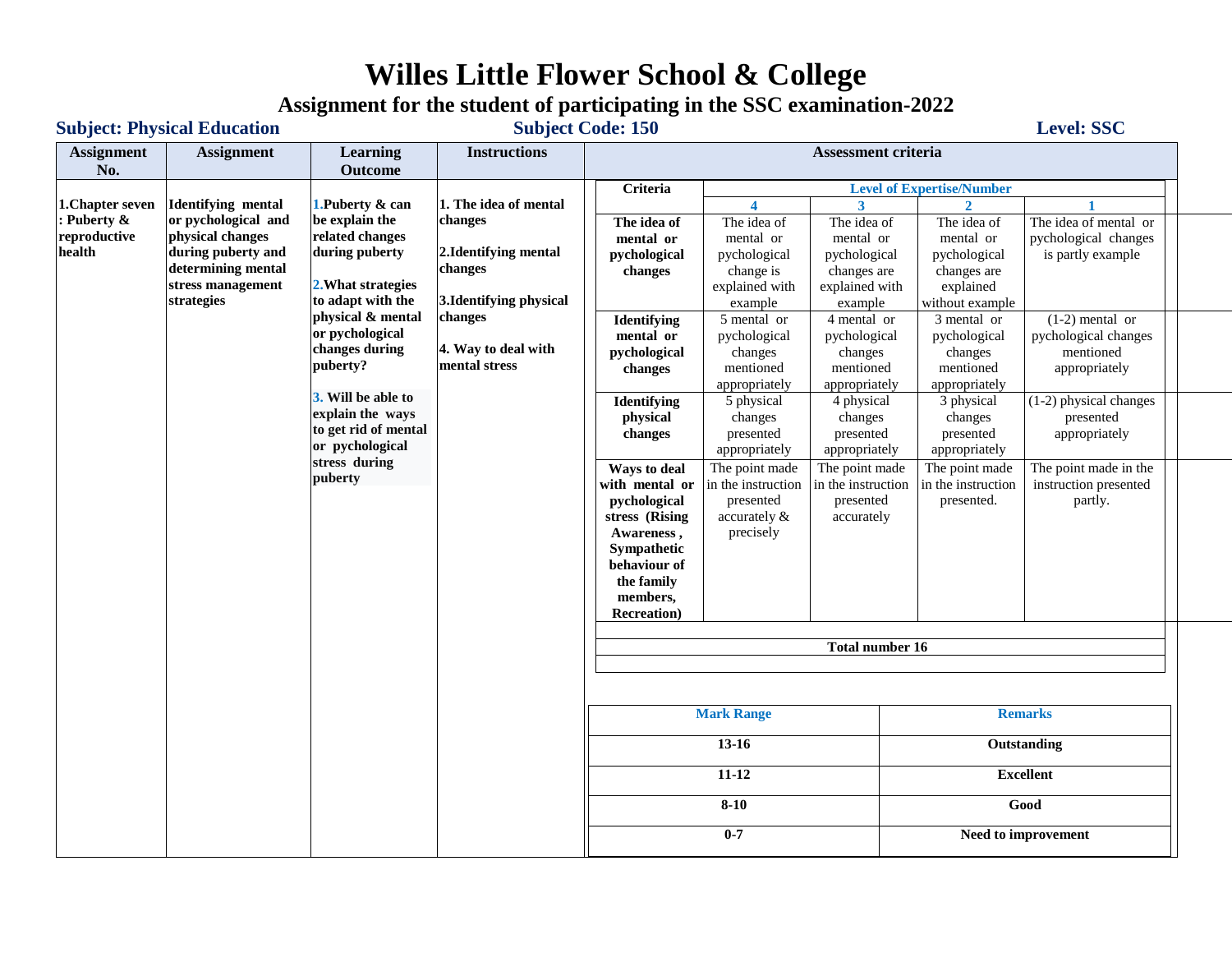| Subject: Biology | Assignment       | Learning                                                  |                                                                                                  |                   |                      |                           |                            |               |                                          | Subject code: 138                             |                            |                            |                      |                       |                                  |       |
|------------------|------------------|-----------------------------------------------------------|--------------------------------------------------------------------------------------------------|-------------------|----------------------|---------------------------|----------------------------|---------------|------------------------------------------|-----------------------------------------------|----------------------------|----------------------------|----------------------|-----------------------|----------------------------------|-------|
| Assignment       | Instruction/Clue |                                                           |                                                                                                  |                   |                      |                           |                            |               | <b>Evaluation instructions (Rubrics)</b> |                                               |                            |                            |                      |                       |                                  |       |
| no.              |                  | Outcomes /                                                |                                                                                                  |                   |                      |                           |                            |               |                                          |                                               |                            |                            |                      |                       |                                  |       |
|                  |                  | Content                                                   |                                                                                                  |                   |                      |                           |                            |               |                                          |                                               |                            |                            |                      |                       |                                  | Score |
| $\overline{2}$   | Determining      | - Be able to<br>describe the                              | Step-1: First you need to look closely at the                                                    |                   |                      |                           |                            |               |                                          |                                               | Instruction                | Level of expertise / Marks |                      |                       |                                  |       |
| Chapter-11       | the              | pictures of the four samples (1-4) given in the           |                                                                                                  |                   |                      |                           |                            |               |                                          |                                               | $\overline{4}$             | 3                          | $\overline{2}$       | $\mathbf{1}$          |                                  |       |
| Reproduction     | relationship     | function of                                               | auxiliary attachments and read pages 237 to 239 of                                               |                   |                      |                           |                            |               |                                          |                                               | The table of               | Each of the                | Of the 24            | Of the 24             | Of the 24                        |       |
| in Organism      | of               | flowers as                                                | the biology textbook.<br>Step-2: Make a table like the one given below.                          |                   |                      |                           |                            |               |                                          |                                               | features of<br>the samples | twenty-                    | cells                | cells                 | cells                            |       |
|                  | pollination      | reproductive                                              |                                                                                                  |                   |                      |                           |                            |               |                                          |                                               |                            | four cells                 | mentioned 18         | mentioned 10          | mentioned 9                      |       |
|                  | medium           | organs.                                                   |                                                                                                  |                   |                      |                           |                            |               |                                          |                                               | in steps 2 and             | mentioned                  | to 23 cells          | to 17 cells           | to less than 9                   |       |
|                  | with the         | - Be able to                                              |                                                                                                  |                   | size                 |                           |                            |               |                                          |                                               | ς                          | is                         | have been            | have been             | cells have                       |       |
|                  | adaptive         | explain the                                               |                                                                                                  |                   |                      |                           |                            |               |                                          |                                               |                            | acceptably                 | ticked and           | ticked and            | been ticked                      |       |
|                  | properties       | sexual                                                    |                                                                                                  |                   |                      |                           |                            |               |                                          |                                               |                            | ticked and                 | marked in an         | marked in an          | and marked                       |       |
|                  | of different     | reproduction                                              |                                                                                                  |                   |                      |                           |                            |               | plant                                    |                                               |                            |                            | acceptable<br>cross- | acceptable            | in an                            |       |
|                  | types of         | of plants                                                 |                                                                                                  |                   |                      |                           |                            |               |                                          |                                               |                            | marked                     | manner.              | manner.               | acceptable                       |       |
|                  | plants.          | with the<br>help of<br>flowering<br>plant life<br>cycles. | Sample no.                                                                                       | Attractive colour | Comparatively bigger | Comparatively medium size |                            |               |                                          |                                               |                            |                            |                      |                       | manner.                          |       |
|                  |                  |                                                           |                                                                                                  |                   |                      |                           | Comparatively smaller size | Aquatic plant | Terrestrial                              |                                               | The name of                | The names                  | The names of         | The names of          | The names of                     |       |
|                  |                  |                                                           |                                                                                                  |                   |                      |                           |                            |               |                                          |                                               | the medium                 | of the                     | the medium           | the medium            | the medium                       |       |
|                  |                  |                                                           |                                                                                                  |                   |                      |                           |                            |               |                                          |                                               | of pollination             | pollination                | of pollination       | of pollination        | of pollination<br>for one of the |       |
|                  |                  |                                                           | $1.$                                                                                             | 2.                |                      |                           |                            |               | in the<br>samples in                     | for three of<br>medium<br>the four<br>are     |                            | for two of the             |                      |                       |                                  |       |
|                  |                  |                                                           |                                                                                                  |                   |                      |                           |                            |               |                                          |                                               | four samples               | four samples<br>have been  |                      |                       |                                  |       |
|                  |                  |                                                           | 3.                                                                                               |                   |                      |                           |                            |               |                                          |                                               | step-4                     | acceptable<br>for each of  | samples have         | have been             | acceptably                       |       |
|                  |                  |                                                           | 4.                                                                                               |                   |                      |                           |                            |               |                                          |                                               |                            |                            | been                 | acceptably            |                                  |       |
|                  |                  |                                                           | Step-3: Tick the cells according to the features that                                            |                   |                      |                           |                            |               |                                          |                                               |                            | the four                   | acceptably           | mentioned             | mentioned                        |       |
|                  |                  |                                                           | are similar. Cross the cells according to the<br>features that are no similar.                   |                   |                      |                           |                            |               |                                          |                                               |                            | samples.                   | mentioned.           |                       |                                  |       |
|                  |                  |                                                           |                                                                                                  |                   |                      |                           |                            |               |                                          |                                               | Explanation of             | Explanation                | The                  | The                   | The                              |       |
|                  |                  |                                                           | Step-4: According to the characteristics of the table                                            |                   |                      |                           |                            |               |                                          |                                               | the medium                 | of the                     | interpretation       | interpretation        | interpretation<br>of the         |       |
|                  |                  |                                                           | above, the plant should be recorded by making a                                                  |                   |                      |                           |                            |               |                                          |                                               | of pollination             | means of                   | of the               | of the                |                                  |       |
|                  |                  |                                                           | table like below with mention and explanation of<br>which medium of pollination is best adapted. |                   |                      |                           |                            |               |                                          |                                               | according to               | medium of<br>pollination   |                      | medium of             | medium of                        |       |
|                  |                  |                                                           |                                                                                                  |                   |                      |                           |                            |               |                                          |                                               | the                        | for each of                | pollination          | pollination           | pollination                      |       |
|                  |                  |                                                           | Pollinating medium<br>Sample no.                                                                 |                   |                      |                           |                            |               |                                          |                                               | characteristics            | the four                   | for three of         | for two of the        | for one of the                   |       |
|                  |                  |                                                           |                                                                                                  |                   |                      |                           | and explanation            |               |                                          |                                               | of the                     | samples                    | the four             | four samples          | four samples<br>has been         |       |
|                  |                  |                                                           |                                                                                                  |                   |                      |                           |                            |               |                                          |                                               | samples in                 | has been                   | samples has          | has been              |                                  |       |
|                  |                  |                                                           | 2.<br>3.<br>4.                                                                                   |                   |                      |                           |                            |               |                                          |                                               | step-4                     | accepted                   | been                 | accepted as           | accepted as                      |       |
|                  |                  |                                                           |                                                                                                  |                   |                      |                           |                            | <b>as</b>     | accepted as                              | acceptable.                                   | acceptable.                |                            |                      |                       |                                  |       |
|                  |                  |                                                           |                                                                                                  |                   |                      |                           |                            | acceptable.   | acceptable.                              |                                               | Total:                     |                            |                      |                       |                                  |       |
|                  |                  |                                                           |                                                                                                  |                   |                      |                           |                            |               |                                          |                                               |                            |                            |                      |                       |                                  |       |
|                  |                  |                                                           |                                                                                                  |                   |                      |                           |                            |               |                                          | The name of a medium of pollination should be |                            |                            |                      | Assigned marks = $12$ |                                  |       |
|                  |                  |                                                           | mentioned for a sample, not more than one.                                                       |                   |                      |                           |                            |               |                                          |                                               |                            |                            |                      |                       |                                  |       |

## Assignments for students participating in the 2022 SSC exams

Grade: SSC

 $\sim$